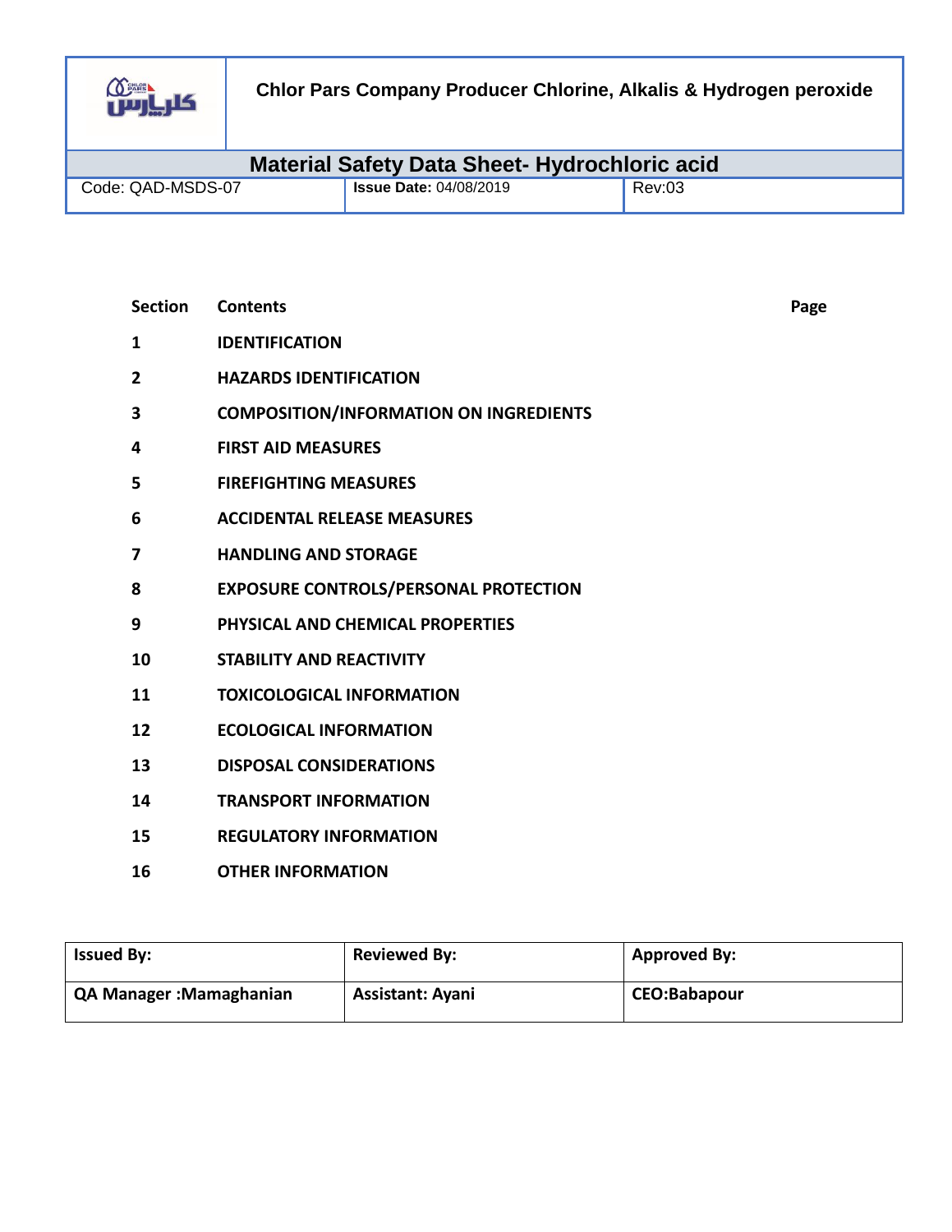

| <b>Material Safety Data Sheet-Hydrochloric acid</b> |                               |        |  |
|-----------------------------------------------------|-------------------------------|--------|--|
| Code: QAD-MSDS-07                                   | <b>Issue Date: 04/08/2019</b> | Rev:03 |  |

# **1. IDENTIFICATION**

**Product name:** Hydrochloric acid, < 37%

**Recommended use of the chemical and restrictions on use Identified uses:** For industrial formulation as a food processing agent. Pharmaceuticals. Organic Chemical Synthesis Oil and gas extraction.

## **COMPANY IDENTIFICATION**

Name Company: Chlor pars co Address: 20Km of Tabriz-Tehran road,Tabriz – Iran Telephone number: +98(041) 36300609 Fax number: +98(041)3364431, 36300611 Web: www.chlorpars.com

## **2. HAZARDS IDENTIFICATION**

## **Hazard classification**

GHS classification in accordance with 29 CFR 1910.1200 Corrosive to metals - Category 1 Skin corrosion - Category 1B Serious eye damage - Category 1 Specific target organ toxicity - single exposure - Category 3

**Label elements Hazard pictograms** 



Signal word: **DANGER!** 

**Hazards**  May be corrosive to metals. Causes severe skin burns and eye damage. May cause respiratory irritation.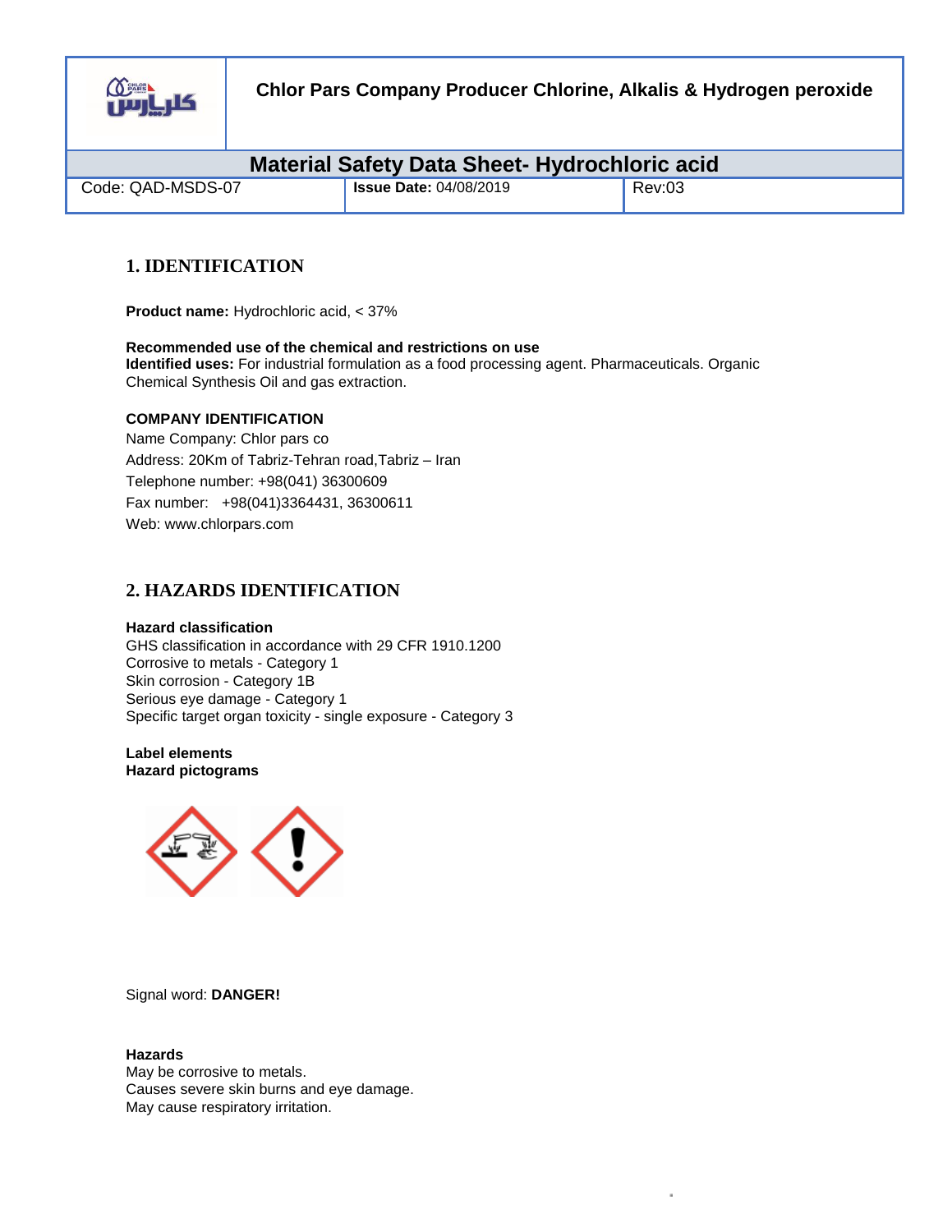

|                   | <b>Material Safety Data Sheet- Hydrochloric acid</b> |        |  |
|-------------------|------------------------------------------------------|--------|--|
| Code: QAD-MSDS-07 | <sup>1</sup> Issue Date: 04/08/2019                  | Rev:03 |  |

## **Precautionary statements**

## **Prevention**

Keep only in original container. Avoid breathing dust/ fume/ gas/ mist/ vapours/ spray. Wash skin thoroughly after handling.

Use only outdoors or in a well-ventilated area. Wear protective gloves/ protective clothing/ eye protection/ face protection.

#### **Response**

IF SWALLOWED: Rinse mouth. Do NOT induce vomiting. IF ON SKIN (or hair): Take off immediately all contaminated clothing. Rinse skin with water/shower. IF INHALED: Remove person to fresh air and keep comfortable for breathing. Immediately call

a POISON CENTER/doctor.

IF IN EYES: Rinse cautiously with water for several minutes. Remove contact lenses, if present and easy to do. Continue rinsing. Immediately call a POISON CENTER/doctor. Wash contaminated clothing before reuse. Absorb spillage to prevent material damage.

#### **Storage**

Store in a well-ventilated place. Keep container tightly closed. Store locked up. Store in corrosive resistant container with a resistant inner liner.

## **Disposal**

Dispose of contents/ container to an approved waste disposal plant.

## **Other hazards**

No data available

## **3. COMPOSITION/INFORMATION ON INGREDIENTS**

| This product is a mixture.<br>Component | <b>CASRN</b> | <b>Concentration</b>    |
|-----------------------------------------|--------------|-------------------------|
| Water                                   | 7732-18-5    | $>= 60.0 - \le 80.0 \%$ |
| Hydrochloric acid                       | 7647-01-0    | $>= 20.0 - 5 = 36.5 \%$ |

## **4. FIRST AID MEASURES**

**Description of first aid measures**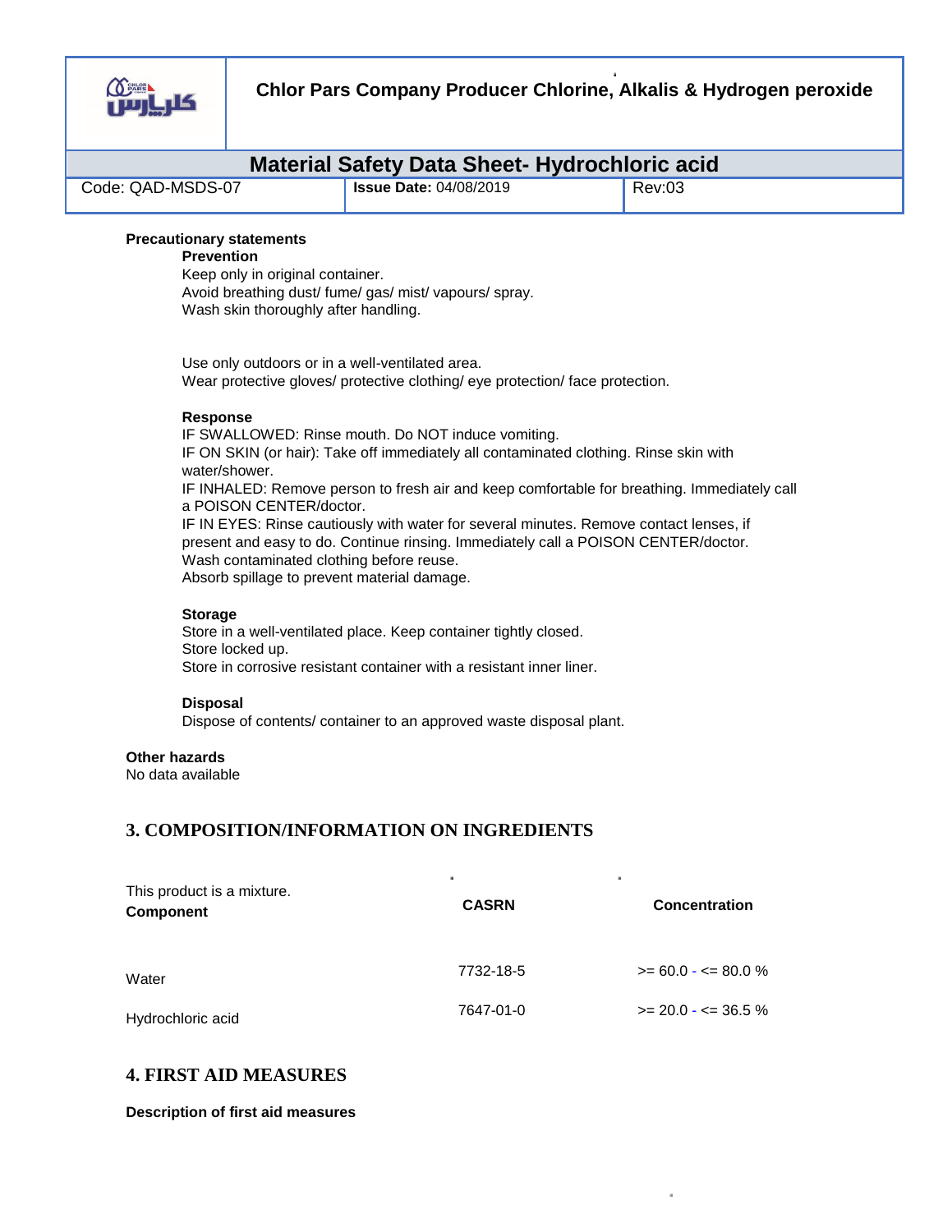

| <b>Material Safety Data Sheet- Hydrochloric acid</b> |                               |        |  |
|------------------------------------------------------|-------------------------------|--------|--|
| Code: QAD-MSDS-07                                    | <b>Issue Date: 04/08/2019</b> | Rev:03 |  |

#### **General advice:**

First Aid responders should pay attention to self-protection and use the recommended protective clothing (chemical resistant gloves, splash protection). If potential for exposure exists refer to Section 8 for specific personal protective equipment.

**Inhalation:** Move person to fresh air. If not breathing, give artificial respiration; if by mouth to mouth use rescuer protection (pocket mask, etc). If breathing is difficult, oxygen should be administered by qualified personnel. Call a physician or transport to a medical facility.

**Skin contact:** Immediate continued and thorough washing in flowing water for at least 30 minutes is imperative while removing contaminated clothing. Prompt medical consultation is essential. Wash clothing before reuse. Properly dispose of leather items such as shoes, belts, and watchbands. Suitable emergency safety shower facility should be immediately available.

**Eye contact:** - Wash eyes with plenty of water for 15 minutes at least. Do not forget to remove contact lenses. Suitable emergency eye wash facility should be immediately available.

**Ingestion:** Do not induce vomiting. Give one cup (8 ounces or 240 ml) of water or milk if available and transport to a medical facility. Do not give anything by mouth unless the person is fully conscious.

#### **Most important symptoms and effects, both acute and delayed:**

Aside from the information found under Description of first aid measures (above) and Indication of immediate medical attention and special treatment needed (below), any additional important symptoms and effects are described in Section 11: Toxicology Information.

#### **Indication of any immediate medical attention and special treatment needed**

**Notes to physician:** Maintain adequate ventilation and oxygenation of the patient. May cause asthma-like (reactive airways) symptoms. Bronchodilators, expectorants, antitussives and corticosteroids may be of help. Material may cause severe pulmonary edema. For persons receiving significant exposure to this material, consider chest x-ray and keep under observation for 48 - 72 hr. for delayed onset of pulmonary edema. Humidified oxygen, intermittent positive pressure breathing, assisted respiration/CPAP and steroid therapy should be considered in treatment. Physical exertion may potentiate exposure effects during the first 24 - 72 hours. Chemical eye burns may require extended irrigation. Obtain prompt consultation, preferably from an ophthalmologist. If burn is present, treat as any thermal burn, after decontamination. Repeated exposure to acid fumes or mists may be associated with bleeding, ulceration of nose, mouth and gums and erosion of dental enamel. Due to irritant properties, swallowing may result in burns/ulceration of mouth, stomach and lower gastrointestinal tract with subsequent stricture. Aspiration of vomitus may cause lung injury. Suggest endotracheal/esophageal control if lavage is done. No specific antidote. Treatment of exposure should be directed at the control of symptoms and the clinical condition of the patient. Excessive exposure may aggravate preexisting asthma and other respiratory disorders (e.g. emphysema, bronchitis, reactive airways dysfunction syndrome).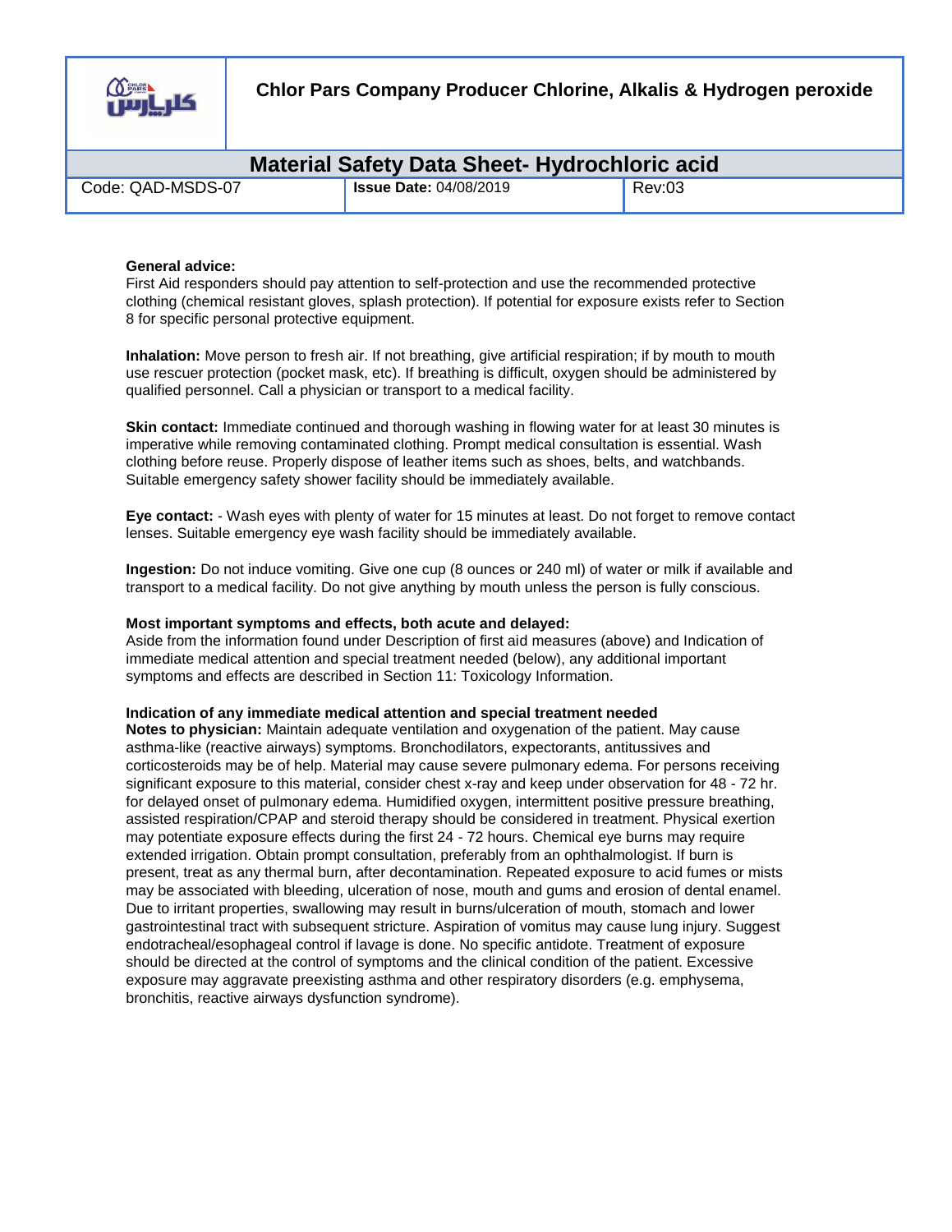

| <b>Material Safety Data Sheet- Hydrochloric acid</b> |                               |        |  |
|------------------------------------------------------|-------------------------------|--------|--|
| Code: QAD-MSDS-07                                    | <b>Issue Date: 04/08/2019</b> | Rev:03 |  |

## **5. FIREFIGHTING MEASURES**

**Suitable extinguishing media:** This material does not burn. If exposed to fire from another source, use suitable extinguishing agent for that fire.

**Unsuitable extinguishing media:** Do not use water.

#### **Special hazards arising from the substance or mixture Hazardous combustion products:** Fire conditions may cause this product to decompose. Refer to section 10 - Thermal Decomposition.

 **Unusual Fire and Explosion Hazards:** Product reacts with water. Reaction may produce heat and/or gases. This reaction may be violent.

## **Advice for firefighters**

**Fire Fighting Procedures:** Keep people away. Isolate fire and deny unnecessary entry. Water is not recommended, but may be applied in large quantities as a fine spray when other extinguishing agents are not available. This material does not burn. Fight fire for other material that is burning. Contain fire water run-off if possible. Fire water run-off, if not contained, may cause environmental damage. Review the "Accidental Release Measures" and the "Ecological Information" sections of this (M)SDS.

**Special protective equipment for firefighters:** Wear positive-pressure self-contained breathing apparatus (SCBA) and protective fire fighting clothing (includes fire fighting helmet, coat, trousers, boots, and gloves). Avoid contact with this material during fire fighting operations. If contact is likely, change to full chemical resistant fire fighting clothing with self-contained breathing apparatus. If this is not available, wear full chemical resistant clothing with self-contained breathing apparatus and fight fire from a remote location. For protective equipment in post-fire or non-fire clean-up situations, refer to the relevant sections.

# **6. ACCIDENTAL RELEASE MEASURES**

**Personal precautions, protective equipment and emergency procedures:** Evacuate area. Keep upwind of spill. Ventilate area of leak or spill. Only trained and properly protected personnel must be involved in clean-up operations. Refer to section 7, Handling, for additional precautionary measures. See Section 10 for more specific information. Use appropriate safety equipment. For additional information, refer to Section 8, Exposure Controls and Personal Protection.

**Environmental precautions:** Prevent from entering into soil, ditches, sewers, waterways and/or groundwater. See Section 12, Ecological Information.

**Methods and materials for containment and cleaning up:** Small spills: Dilute with large quantities of water. Collect in suitable and properly labeled containers. Large spills: Contain spilled material if possible. Attempt to neutralize by adding materials such as Limestone. Lime. Soda ash. Pump into suitable and properly labeled containers. Contact your supplier for clean-up assistance. See Section 13, Disposal Considerations, for additional information.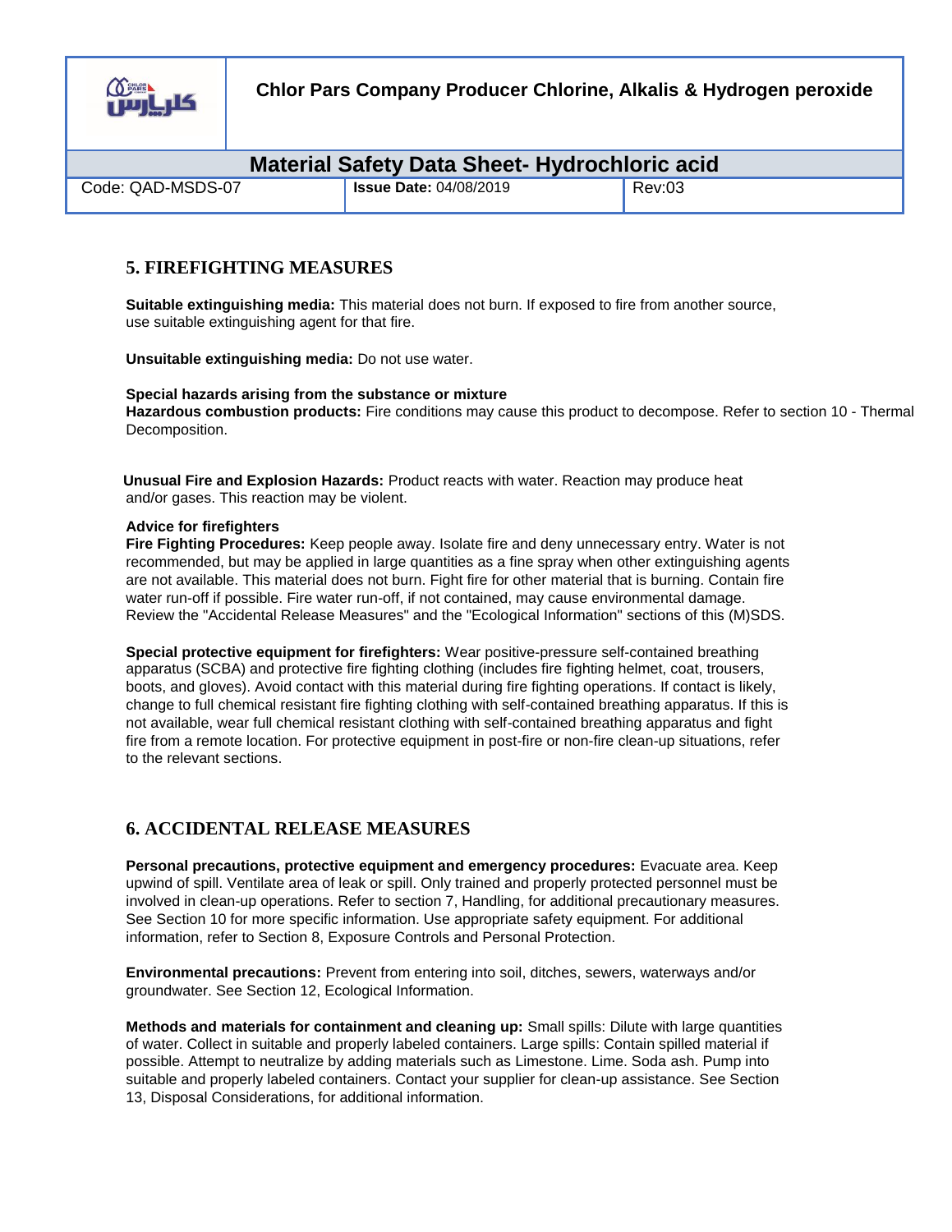

**Chlor Pars Company Producer Chlorine, Alkalis & Hydrogen peroxide**

| <b>Material Safety Data Sheet- Hydrochloric acid</b> |                               |        |  |
|------------------------------------------------------|-------------------------------|--------|--|
| Code: QAD-MSDS-07                                    | <b>Issue Date: 04/08/2019</b> | Rev:03 |  |

## **7. HANDLING AND STORAGE**

**Precautions for safe handling:** Do not get in eyes, on skin, on clothing. Do not swallow. Do not breathe vapour. Wash thoroughly after handling. Keep container closed. Use with adequate ventilation. See Section 8, EXPOSURE CONTROLS AND PERSONAL PROTECTION.

**Conditions for safe storage:** Store in the following material(s): Plastic. Polyethylene-lined container. Natural rubber. See Section 10 for more specific information. Store away from incompatible materials. See STABILITY AND REACTIVITY section. Additional storage and handling information on this product may be obtained by calling your sales or customer service contact. Ask for a product brochure.

# **8. EXPOSURE CONTROLS/PERSONAL PROTECTION**

#### **Control parameters**

Exposure limits are listed below, if they exist.

| Component         | Regulation          | <b>Type of listing</b> | <b>Value/Notation</b>              |
|-------------------|---------------------|------------------------|------------------------------------|
| Hydrochloric acid | <b>ACGIH</b>        |                        | 2 ppm                              |
|                   | OSHA Z-1            |                        | $7 \text{ mg/m}$ $3 \text{ 5 ppm}$ |
|                   | <b>CAL PEL</b>      | PEL                    | $0.45$ mg/m $3$ 0.3 ppm            |
|                   | <b>CAL PEL</b>      |                        | 2 ppm                              |
|                   | OSHA P <sub>0</sub> |                        | $7 \text{ mg/m}$ $3 \text{ 5 ppm}$ |

#### **Biological occupational exposure limits**

| <b>Components</b> | CAS-No.   | Control<br>parameters | <b>Biological Sampling</b><br>specimen | time | Permissible<br>concentration | Basis |
|-------------------|-----------|-----------------------|----------------------------------------|------|------------------------------|-------|
| Hydrochloric acid | 7647-01-0 |                       |                                        |      | 100 mg/g                     |       |

#### **Exposure controls**

**Engineering controls:** Use engineering controls to maintain airborne level below exposure limit requirements or guidelines. If there are no applicable exposure limit requirements or guidelines, use only with adequate ventilation. Local exhaust ventilation may be necessary for some operations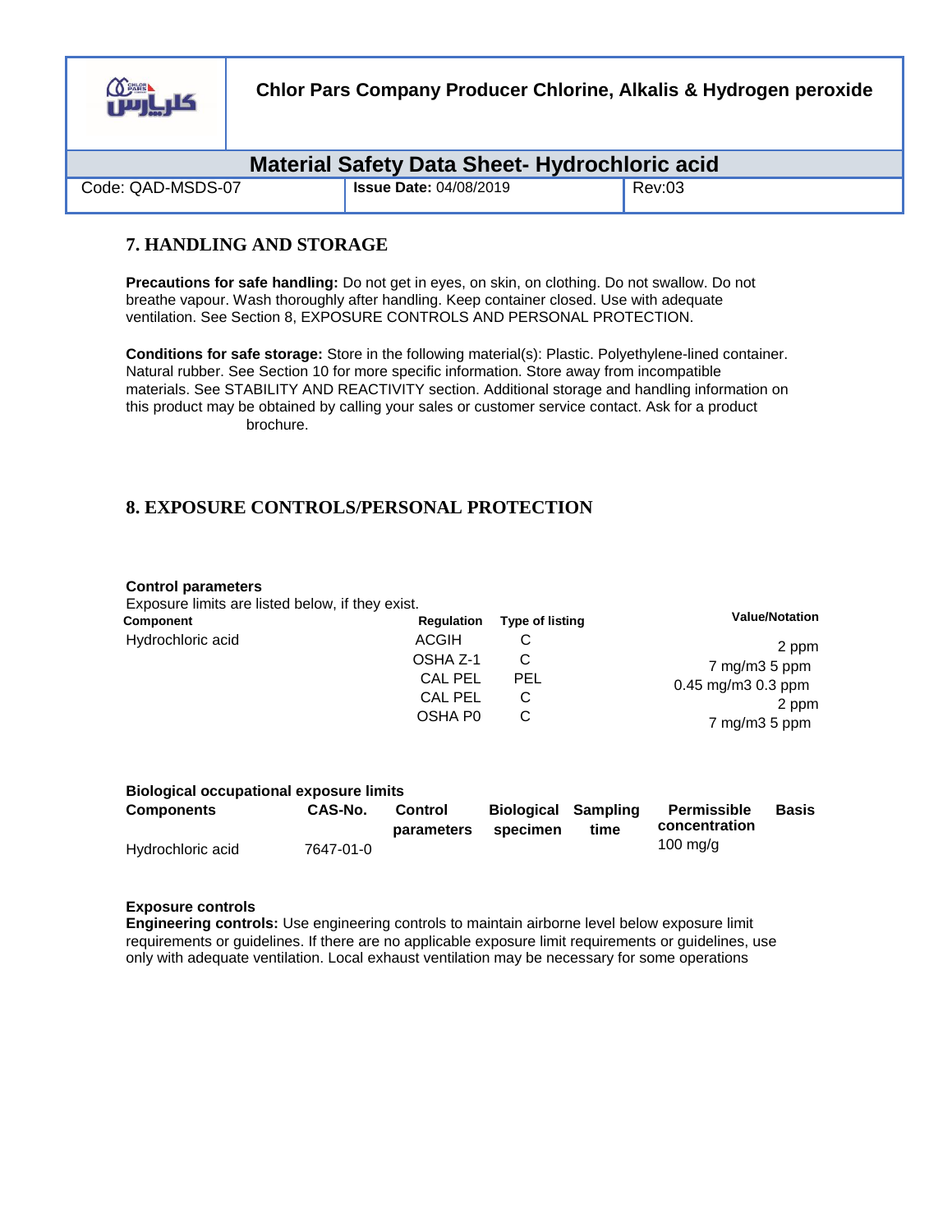

|                   | <b>Material Safety Data Sheet- Hydrochloric acid</b> |        |
|-------------------|------------------------------------------------------|--------|
| Code: QAD-MSDS-07 | <b>Issue Date: 04/08/2019</b>                        | Rev:03 |

#### **Individual protection measures**

**Eye/face protection:** Use chemical goggles. If exposure causes eye discomfort, use a fullface respirator.

#### **Skin protection**

**Hand protection:** Use gloves chemically resistant to this material. Examples of preferred glove barrier materials include: Butyl rubber. Polyethylene. Neoprene. Polyvinyl chloride ("PVC" or "vinyl"). Styrene/butadiene rubber. Ethyl vinyl alcohol laminate ("EVAL"). Examples of acceptable glove barrier materials include: Viton. Chlorinated polyethylene. Natural rubber ("latex"). Nitrile/butadiene rubber ("nitrile" or "NBR"). Avoid gloves made of: Polyvinyl alcohol ("PVA"). NOTICE: The selection of a specific glove for a particular application and duration of use in a workplace should also take into account all relevant workplace factors such as, but not limited to: Other chemicals which may be handled, physical requirements (cut/puncture protection, dexterity, thermal protection), potential body reactions to glove materials, as well as the instructions/specifications provided by the glove supplier.

**Other protection:** Use protective clothing chemically resistant to this material. Selection of specific items such as face shield, boots, apron, or full body suit will depend on the task.

**Respiratory protection:** Respiratory protection should be worn when there is a potential to exceed the exposure limit requirements or guidelines. If there are no applicable exposure limit requirements or guidelines, use an approved respirator. Selection of air-purifying or positivepressure supplied-air will depend on the specific operation and the potential airborne concentration of the material. For emergency conditions, use an approved positive-pressure self-contained breathing apparatus.

The following should be effective types of air-purifying respirators: Acid gas cartridge with particulate pre-filter.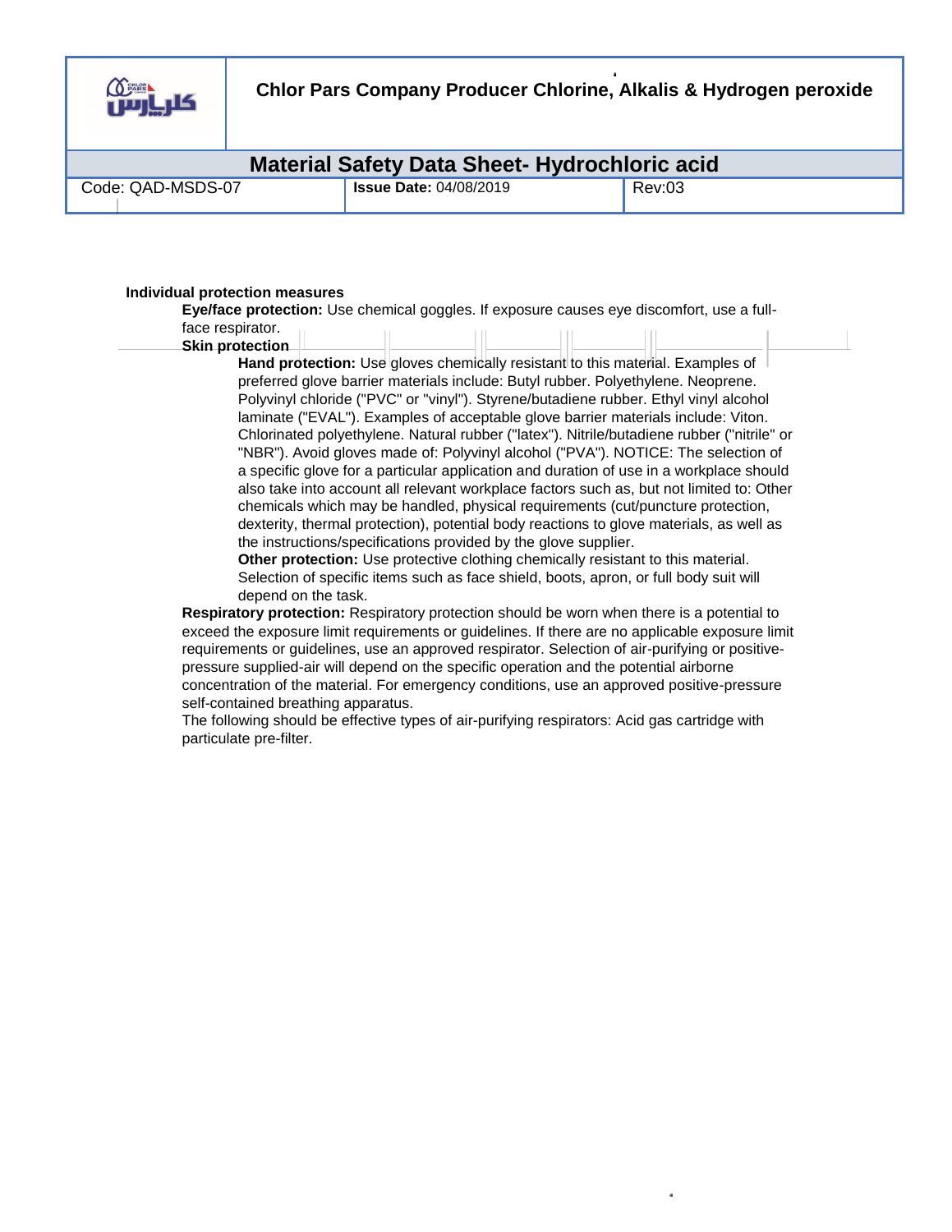

| <b>Material Safety Data Sheet- Hydrochloric acid</b> |                               |        |  |
|------------------------------------------------------|-------------------------------|--------|--|
| Code: QAD-MSDS-07                                    | <b>Issue Date: 04/08/2019</b> | Rev:03 |  |

# **9. PHYSICAL AND CHEMICAL PROPERTIES**

| Appearance                                                            |                                                |
|-----------------------------------------------------------------------|------------------------------------------------|
| Physical state Liquid.                                                |                                                |
| <b>Color</b> White to yellow                                          |                                                |
| <b>Odor</b> acidic                                                    |                                                |
| Odor Threshold No test data available                                 |                                                |
| $pH < 2$ Literature                                                   |                                                |
| Melting point/range -27 - 57.22 °C (-17 - 135.00 °F)                  |                                                |
| Freezing point -27 - 57.22 °C (-17 - 135.00 °F)                       |                                                |
| <b>Boiling point (760 mmHg)</b> 53 - 107.78 °C (127 - 226.00 °F)      |                                                |
| Flash point Not applicable None                                       |                                                |
| <b>Evaporation Rate (Butyl Acetate No test data available</b>         |                                                |
| $= 1$                                                                 |                                                |
| Flammability (solid, gas) Not Applicable                              |                                                |
| Lower explosion limit Literature Not applicable                       |                                                |
| <b>Upper explosion limit Literature Not applicable</b>                |                                                |
| Vapor Pressure No data available                                      |                                                |
| Relative Vapor Density (air = 1) 11 Literature                        |                                                |
| Relative Density (water = 1) 1.01 - 1.186 at 20 °C (68 °F) Literature |                                                |
| Water solubility Miscible in water                                    |                                                |
| Partition coefficient: n- log Pow: -2.65<br>octanol/water             |                                                |
| Auto-ignition temperature Literature Not applicable                   |                                                |
| <b>Decomposition temperature</b>                                      | No test data available No test data available  |
| <b>Kinematic Viscosity</b>                                            | 2 m2/s Calculated.                             |
| <b>Explosive properties</b>                                           | No data available                              |
| <b>Oxidizing properties</b>                                           | No data available                              |
| <b>Liquid Density</b>                                                 | 71.6 - 72.6 lb/ft3 at 20 °C (68 °F) Estimated. |
| Molecular weight                                                      | 36.46 g/mol                                    |
| <b>Percent volatility</b>                                             | >= 99 % Literature                             |

NOTE: The physical data presented above are typical values and should not be construed as a specification.

# **10. STABILITY AND REACTIVITY**

**Reactivity:** No data available

**Chemical stability:** Thermally stable at typical use temperatures.

**Possibility of hazardous reactions:** Polymerization will not occur.

**Conditions to avoid:** Exposure to elevated temperatures can cause product to decompose.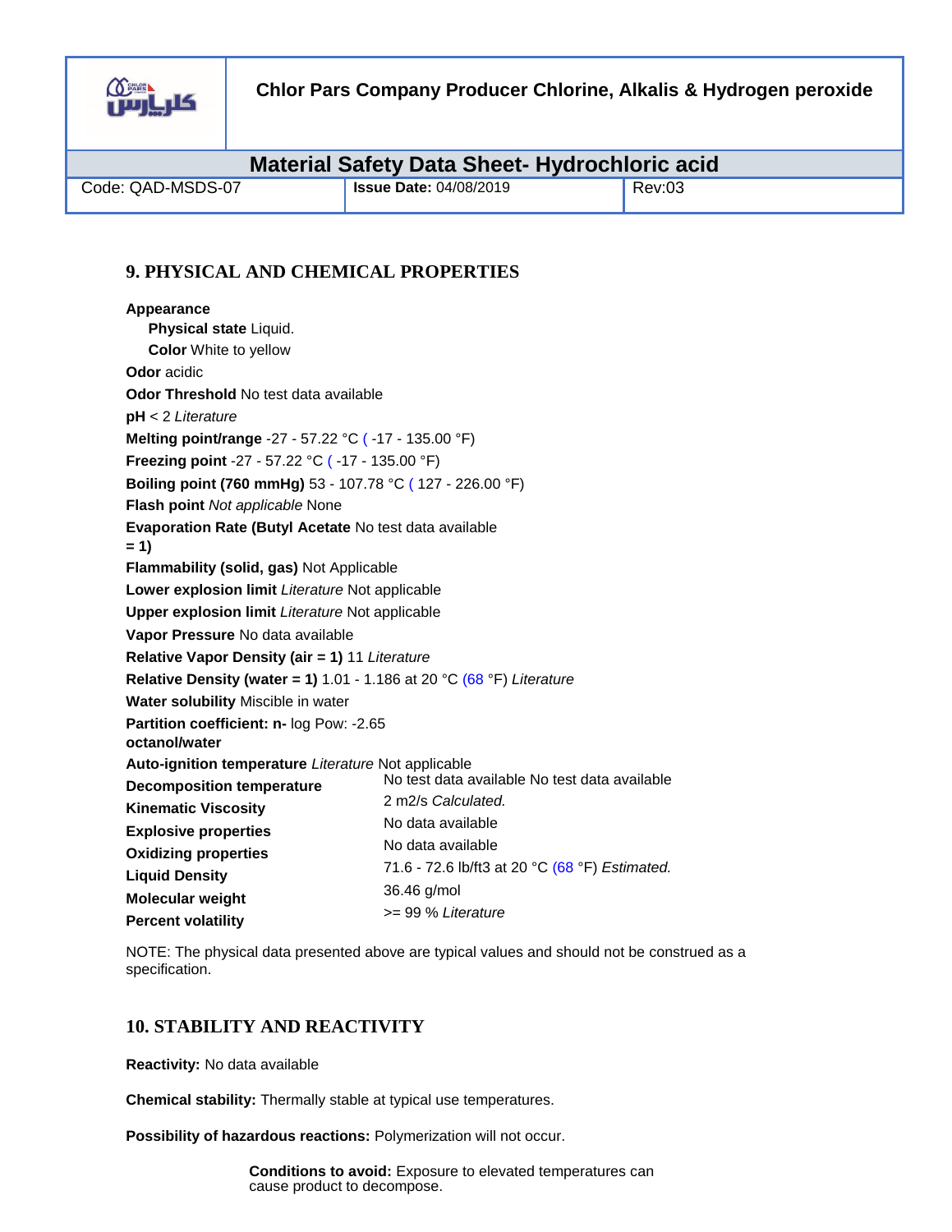

**Chlor Pars Company Producer Chlorine, Alkalis & Hydrogen peroxide**

| <b>Material Safety Data Sheet- Hydrochloric acid</b> |  |                               |        |
|------------------------------------------------------|--|-------------------------------|--------|
| Code: QAD-MSDS-07                                    |  | <b>Issue Date: 04/08/2019</b> | Rev:03 |

**Incompatible materials:** Heat is generated when mixed with water. Spattering and boiling can occur. Avoid contact with strong bases. Avoid contact with: Sulfuric acid. Amines. Bases. Carbonates. Oxidizers. Corrosive to some metals. Contact with common metals can generate flammable hydrogen gas.

**Hazardous decomposition products:** Decomposition products can include and are not limited to: Hydrogen chloride.

# **11. TOXICOLOGICAL INFORMATION**

Toxicological information appears in this section when such data is available.

## **Acute toxicity**

## **Acute oral toxicity**

Swallowing may result in gastrointestinal irritation or ulceration. Swallowing may result in burns of the mouth and throat.

Oral LD50 has not been determined due to corrosivity.

#### **Acute dermal toxicity**

Absorption has not been determined due to corrosivity. The dermal LD50 has not been determined.

#### **Acute inhalation toxicity**

Brief exposure (minutes) to easily attainable concentrations may cause adverse effects. Mist may cause severe irritation of the upper respiratory tract (nose and throat) and lungs. Vapor may cause severe irritation of the upper respiratory tract (nose and throat) and lungs. May cause severe pulmonary edema (fluid in the lungs). Excessive exposure may cause lung injury.

LC50, Rat, 4 Hour, dust/mist, 1.03 mg/l

#### **Skin corrosion/irritation**

Brief contact may cause severe skin burns. Symptoms may include pain, severe local redness and tissue damage.

#### **Serious eye damage/eye irritation**

May cause severe irritation with corneal injury which may result in permanent impairment of vision, even blindness. Chemical burns may occur. Vapor may cause lacrimation (tears).

#### **Sensitization**

For skin sensitization: No relevant information found.

For respiratory sensitization: No relevant information foun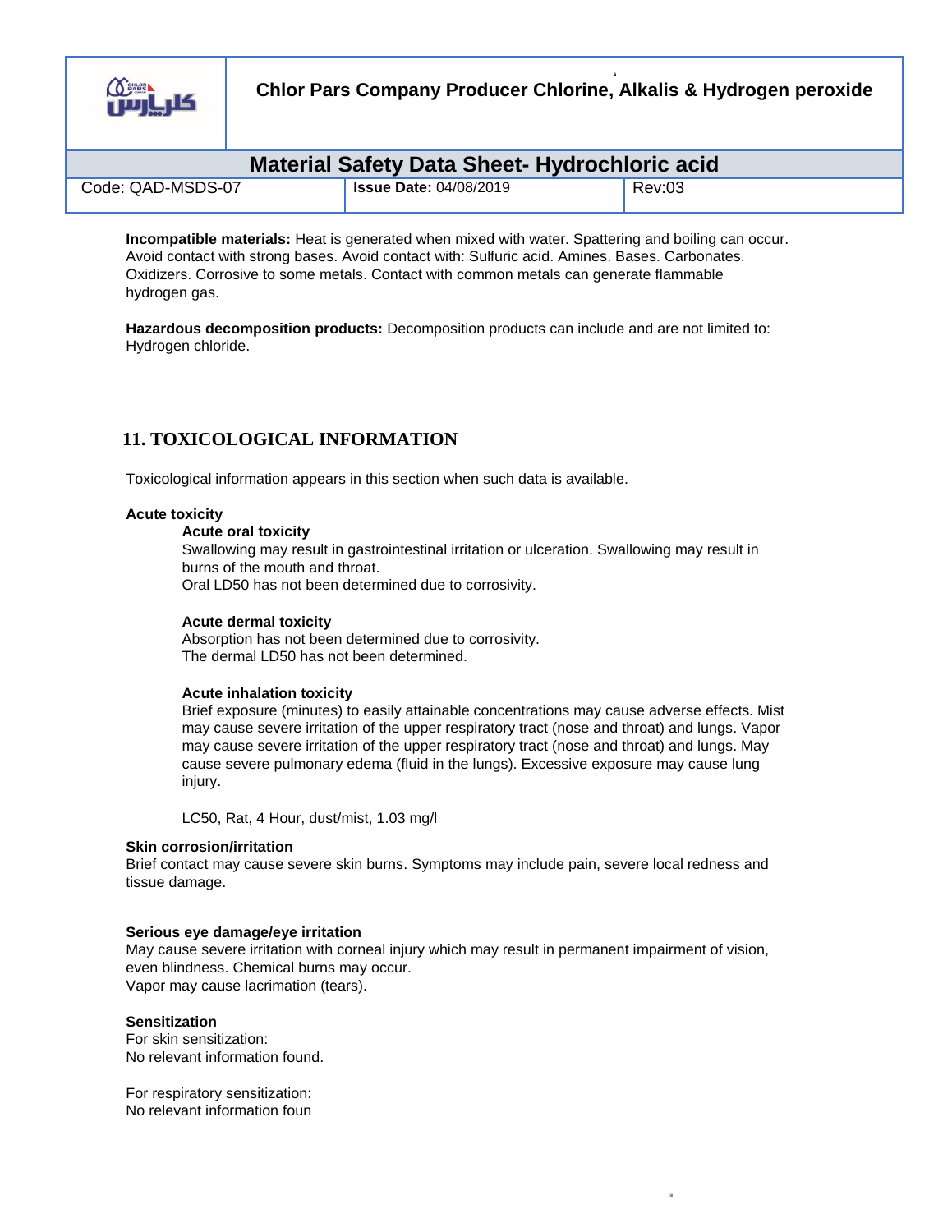

| <b>Material Safety Data Sheet- Hydrochloric acid</b> |                               |        |  |
|------------------------------------------------------|-------------------------------|--------|--|
| Code: QAD-MSDS-07                                    | <b>Issue Date: 04/08/2019</b> | Rev:03 |  |
|                                                      |                               |        |  |

#### **Specific Target Organ Systemic Toxicity (Repeated Exposure)**

Repeated excessive exposure may cause erosion of teeth and bleeding and ulceration of nose, mouth and gums.

#### **Carcinogenicity**

Did not cause cancer in laboratory animals. An epidemiology study of workers did not show any association between hydrogen chloride exposure and lung cancer.

#### **Teratogenicity**

No relevant data found.

**Reproductive toxicity** 

No relevant data found.

#### **Mutagenicity**

No relevant data found.

#### **Aspiration Hazard**

Aspiration into the lungs may occur during ingestion or vomiting, causing tissue damage or lung injury.

#### **COMPONENTS INFLUENCING TOXICOLOGY:**

#### **Hydrochloric acid**

#### **Acute oral toxicity**

Swallowing may result in gastrointestinal irritation or ulceration. Swallowing may result in burns of the mouth and throat.

Oral LD50 has not been determined due to corrosivity.

#### **Acute dermal toxicity**

The dermal LD50 has not been determined.

# **12. ECOLOGICAL INFORMATION**

*Ecotoxicological information appears in this section when such data is available.* 

#### **Toxicity**

**Acute toxicity to fish** 

May decrease pH of aquatic systems to  $\lt$  pH 5 which may be toxic to aquatic organisms.

#### **Persistence and degradability**

**Biodegradability:** Biodegradation is not applicable.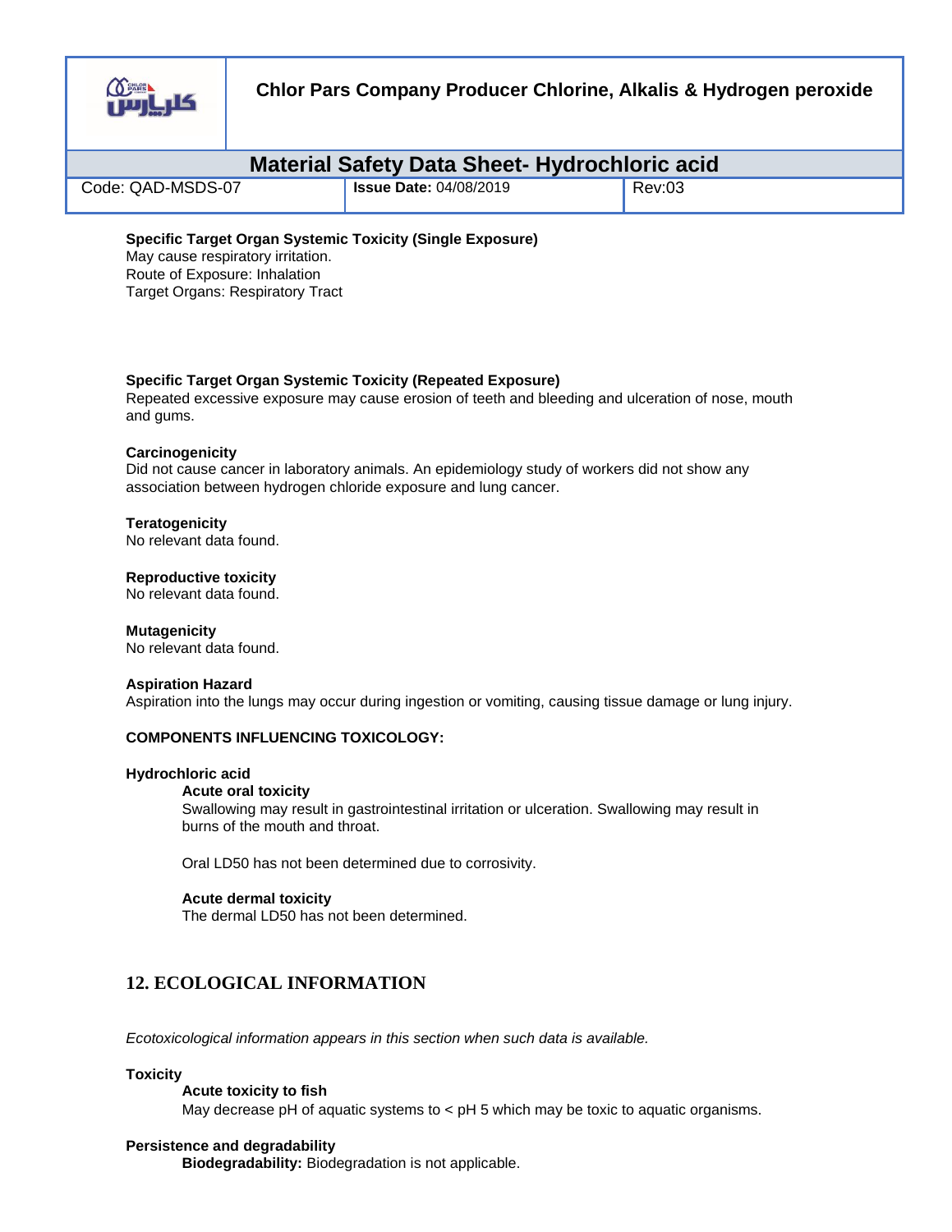

| <b>Material Safety Data Sheet- Hydrochloric acid</b> |                               |        |  |
|------------------------------------------------------|-------------------------------|--------|--|
| Code: QAD-MSDS-07                                    | <b>Issue Date: 04/08/2019</b> | Rev:03 |  |

## **Bioaccumulative potential**

**Bioaccumulation:** Partitioning from water to n-octanol is not applicable. No bioconcentration is expected because of the relatively high water solubility. **Partition coefficient: n-octanol/water(log Pow):** -2.65

#### **Mobility in soil**

No data available for assessment due to technical difficulties with testing.

## **13. DISPOSAL CONSIDERATIONS**

**Disposal methods:** AS YOUR SUPPLIER, WE HAVE NO CONTROL OVER THE MANAGEMENT PRACTICES OR MANUFACTURING PROCESSES OF PARTIES HANDLING OR USING THIS MATERIAL. THE INFORMATION PRESENTED HERE PERTAINS ONLY TO THE PRODUCT AS SHIPPED IN ITS INTENDED CONDITION AS DESCRIBED IN MSDS SECTION: Composition Information. All disposal practices must be in compliance with all Federal, State/Provincial and local laws and regulations. Regulations may vary in different locations. Waste characterizations and compliance with applicable laws are the responsibility solely of the waste generator. DO NOT DUMP INTO ANY SEWERS, ON THE GROUND, OR INTO ANY BODY OF WATER.

## **14. TRANSPORT INFORMATION**

**DOT** 

| Proper shipping name       | Hydrochloric acid |
|----------------------------|-------------------|
| <b>UN number</b>           | <b>UN 1789</b>    |
| <b>Class</b>               | 8                 |
| Packing group              | н                 |
| <b>Reportable Quantity</b> | Hydrochloric acid |

| <b>Classification for SEA transport (IMO-IMDG):</b>  |                                                        |
|------------------------------------------------------|--------------------------------------------------------|
| Proper shipping name                                 | <b>HYDRÓCHLORIC ACID</b>                               |
| <b>UN number</b>                                     | <b>UN 1789</b>                                         |
| <b>Class</b>                                         | 8                                                      |
| <b>Packing group</b>                                 | Ш                                                      |
| <b>Marine pollutant</b>                              | No                                                     |
| <b>Transport in bulk</b>                             | Consult IMO regulations before transporting ocean bulk |
| according to Annex I or II                           |                                                        |
| of MARPOL 73/78 and the                              |                                                        |
| <b>IBC or IGC Code</b>                               |                                                        |
| <b>Classification for AIR transport (IATA/ICAO):</b> |                                                        |
| Proper shipping name                                 | Hydrochloric acid                                      |
| <b>UN number</b>                                     | <b>UN 1789</b>                                         |
| Class                                                | 8                                                      |
| <b>Packing group</b>                                 | Ш                                                      |

This information is not intended to convey all specific regulatory or operational requirements/information relating to this product. Transportation classifications may vary by container volume and may be influenced by regional or country variations in regulations. Additional transportation system information can be obtained through an authorized sales or customer service representative. It is the responsibility of the transporting organization to follow all applicable laws, regulations and rules relating to the transportation of the material.